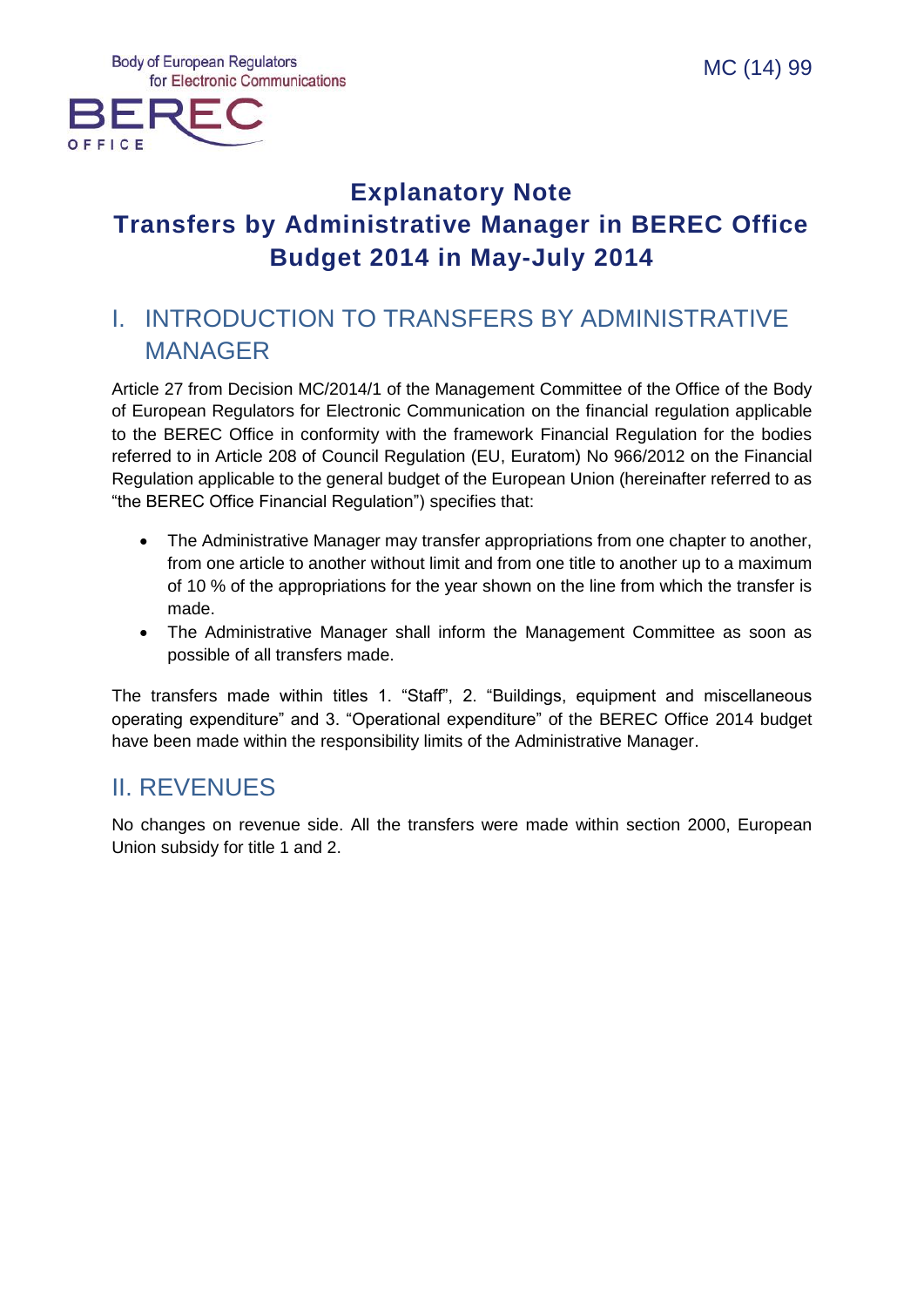## III. EXPENDITURE

### 1. Transfers within title 1

Legal base: Art. 27(1)(b) of the BEREC Office Financial Regulation – transfers from one chapter to another and from one article to another without limit.

The amounts transferred are provided in the table below:

| <b>Title</b><br><b>Chapter</b><br><b>Item</b> | <b>Description</b>                                                              | Budget 2014<br>approved by<br>budgetary<br>authority | <b>Transfers by</b><br><b>Administrative</b><br><b>Manager in May-</b><br><b>July 2014</b> | <b>Transfers</b><br>between Title<br>1 and Title 3<br>approved by<br>decision<br>MC/2014/8 | <b>Budget with</b><br>transfers | <b>Difference</b><br>(between<br>initial and<br>budget on<br>31.07.2014) |
|-----------------------------------------------|---------------------------------------------------------------------------------|------------------------------------------------------|--------------------------------------------------------------------------------------------|--------------------------------------------------------------------------------------------|---------------------------------|--------------------------------------------------------------------------|
|                                               | <b>STAFF</b>                                                                    | 2 560 600,00                                         | 0,00                                                                                       | $-409500.00$                                                                               | 2 151 100,00                    | $-15,99%$                                                                |
| 11                                            | <b>Staff in active</b><br>employment                                            | 1978 600,00                                          | $-42440,00$                                                                                | $-384500,00$                                                                               | 1 551 660,00                    | $-21,58%$                                                                |
| A-1100                                        | Basic salaries                                                                  | 1 168 800,00                                         |                                                                                            | $-361800,00$                                                                               | 807 000,00                      | $-30,95%$                                                                |
| A-1111                                        | Seconded national<br>experts                                                    | 345 800,00                                           | $-42440.00$                                                                                | $-22700,00$                                                                                | 280 660,00                      | $-18,84%$                                                                |
| 13                                            | <b>Missions and duty</b><br>travel                                              | 220 000,00                                           | $-16000,00$                                                                                |                                                                                            | 204 000,00                      | $-7,27%$                                                                 |
| A-1300                                        | Mission expenses, duty<br>travel expenses and<br>other ancillary<br>expenditure | 220 000.00                                           | $-16000,00$                                                                                |                                                                                            | 204 000,00                      | $-7,27%$                                                                 |
| 14                                            | Sociomedical services                                                           | 30 000,00                                            |                                                                                            | $-25000,00$                                                                                | 5 000,00                        | $-83,33%$                                                                |
| A-1400                                        | Medical service                                                                 | 30 000,00                                            |                                                                                            | $-25000,00$                                                                                | 5 000,00                        | $-83,33\%$                                                               |
| 16                                            | <b>External services</b>                                                        | 100 000,00                                           | 58 440,00                                                                                  |                                                                                            | 158 440,00                      | 58,44%                                                                   |
| A-1600                                        | External services                                                               | 100 000,00                                           | 58 440.00                                                                                  |                                                                                            | 158 440,00                      | 58,44%                                                                   |

#### Explanations:

**Transfers from:** A-1111 – Actual expenditure on SNEs allowances in 2014 (period January to July) have been below the forecast and is expected to remain below the total annual forecast of EUR 345 800. A part of the surplus remaining on the budget line could be released.

A-1300 – Actual expenditure on BEREC Office staff missions in 2014 is below the forecast and is expected to remain below the total annual forecast of EUR 220 000. A part of the surplus remaining on the budget line could be released.

**Transfers to:** A-1600 – The expenditure for external services was underestimated, additional contract for consultancy project for the review of the functions and the roles at the BEREC Office and their alignment with the financial regulatory framework had to be signed (EUR 42 440 needed). Due to the cancellation of an open tender procedure for provision of interim staff, there was necessity to address the urgent needs for a low value interim staff contract and additional support required for launching of a new procedure (EUR 16 000).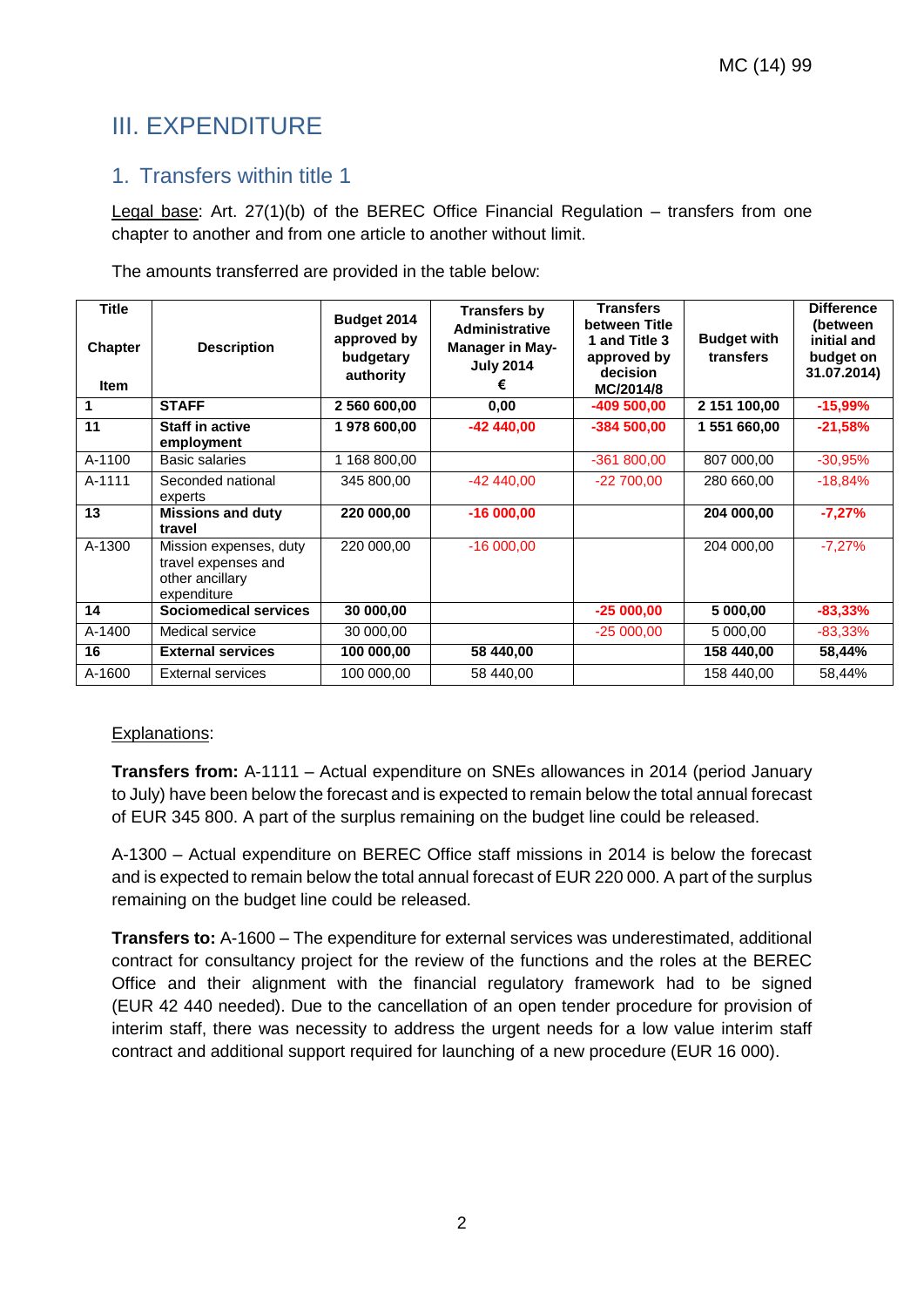### 2. Transfers within title 2

Legal base: Art. 27(1)(b) of the BEREC Office Financial Regulation – transfers from one chapter to another and from one article to another without limit.

The amounts transferred are provided in the table below:

| <b>Title</b><br><b>Chapter</b><br><b>Item</b> | <b>Description</b>                                                                                          | Budget 2014<br>approved by<br>budgetary<br>authority | <b>Transfers by</b><br>Administrative<br><b>Manager in May-</b><br><b>July 2014</b><br>€ | <b>Transfers</b><br>between Title<br>1 and Title 3<br>approved by<br>decision<br>MC/2014/8 | <b>Budget with</b><br>transfers | <b>Difference</b><br>(between<br>initial and<br>budget on<br>31.07.2014) |
|-----------------------------------------------|-------------------------------------------------------------------------------------------------------------|------------------------------------------------------|------------------------------------------------------------------------------------------|--------------------------------------------------------------------------------------------|---------------------------------|--------------------------------------------------------------------------|
| $\mathbf{2}$                                  | <b>BUILDINGS.</b><br><b>EQUIPMENT AND</b><br><b>MISCELLANEOUS</b><br><b>OPERATING</b><br><b>EXPENDITURE</b> | 507 800,00                                           | 0,00                                                                                     |                                                                                            | 507 800,00                      | $0.00\%$                                                                 |
| 21                                            | <b>Information</b><br>technology purchases                                                                  | 280 000,00                                           | $-28300,00$                                                                              |                                                                                            | 251 700,00                      | $-10,11%$                                                                |
| A-2100                                        | Computer equipment                                                                                          | 125 000,00                                           | $-28300,00$                                                                              |                                                                                            | 96 700,00                       | $-22,64%$                                                                |
| 23                                            | <b>Current administrative</b><br>expenditure                                                                | 40 300,00                                            | 28 300,00                                                                                |                                                                                            | 68 600,00                       | 70,22%                                                                   |
| A-2320                                        | Bank charges                                                                                                | 300,00                                               | 200,00                                                                                   |                                                                                            | 500,00                          | 66,67%                                                                   |
| A-2329                                        | Other financial charges                                                                                     | 0,00                                                 | 15 000,00                                                                                |                                                                                            | 15 000,00                       |                                                                          |
| A-2359                                        | Other operating<br>expenditure                                                                              | 0,00                                                 | 13 100,00                                                                                |                                                                                            | 13 100,00                       |                                                                          |

#### Explanations:

**Transfer from:** A-2100 – The expenditure for computer equipment in 2014 will be lower than foreseen.

**Transfer to:** A-2320 – Necessity to address the needs for additional banking services.

A-2329 - Necessity to address the needs for launching public procurement procedure for externalisation of audit services.

A-2359 – Translation and publication services of the BEREC Office documents related to budget and legal issues that were planned under budget item 1600 are to be processed from this budget item.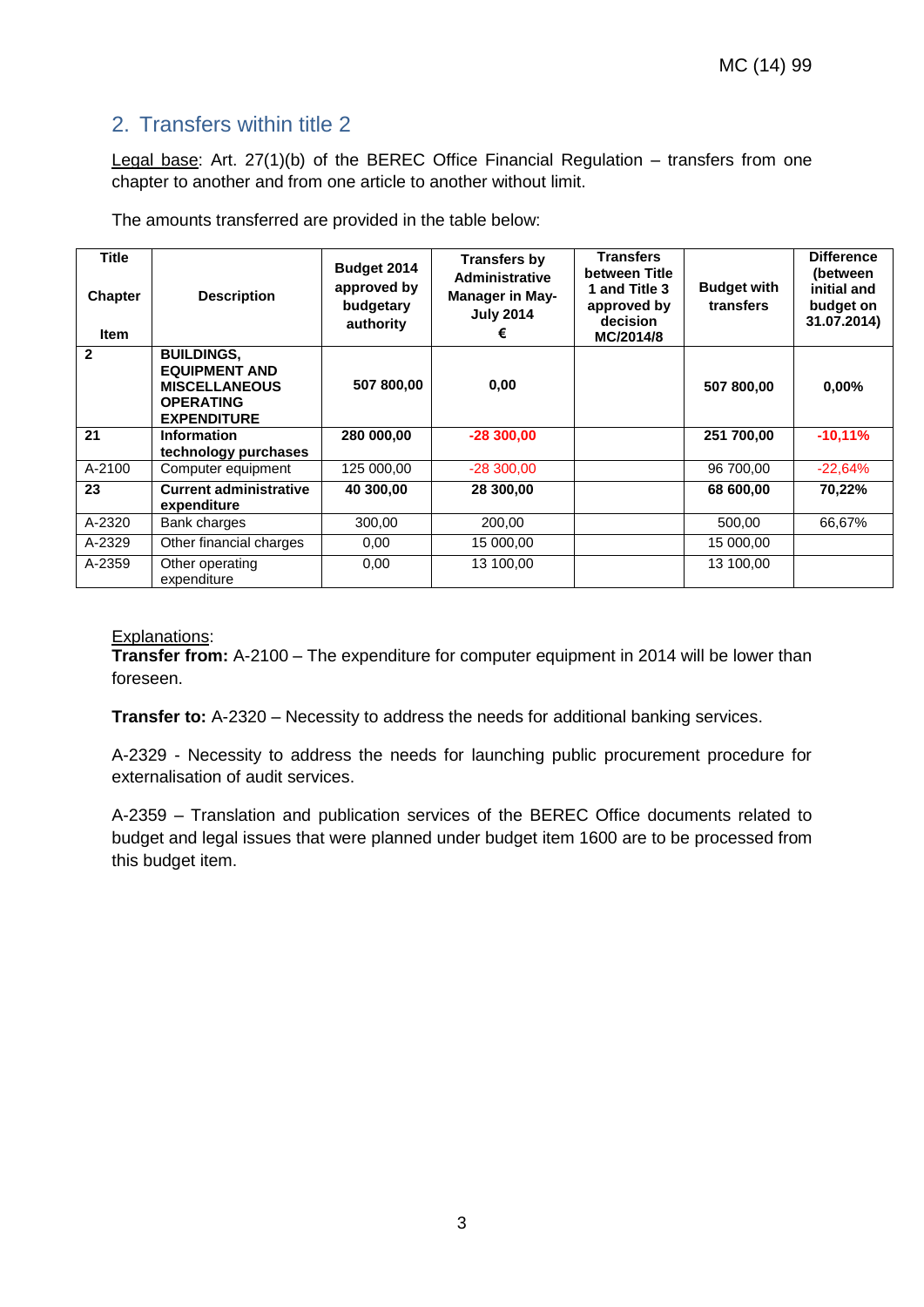### 3. Transfers within title 3

Legal base: Art. 27(1)(b) of the BEREC Office Financial Regulation – transfers from one chapter to another and from one article to another without limit.

The amounts transferred are provided in the table below:

| <b>Title</b><br><b>Chapter</b><br>Item | <b>Description</b>                                                                            | Budget 2014<br>approved by<br>budgetary<br>authority | <b>Transfers by</b><br><b>Administrative</b><br><b>Manager in May-</b><br><b>July 2014</b> | <b>Transfers</b><br>between Title<br>1 and Title 3<br>approved by<br>decision<br>MC/2014/8 | <b>Budget with</b><br>transfers | <b>Difference</b><br>(between<br>initial and<br>budget on<br>31.07.2014) |
|----------------------------------------|-----------------------------------------------------------------------------------------------|------------------------------------------------------|--------------------------------------------------------------------------------------------|--------------------------------------------------------------------------------------------|---------------------------------|--------------------------------------------------------------------------|
| 3                                      | <b>OPERATIONAL</b><br><b>EXPENDITURE</b>                                                      | 1 094 474,00                                         | 0,00                                                                                       | 409 500,00                                                                                 | 1 503 974,00                    | 37,42%                                                                   |
| 30                                     | <b>Support to</b><br>implementation of<br><b>BEREC WP</b>                                     | 552 000,00                                           | 239 584,00                                                                                 | 96 916,00                                                                                  | 888 500,00                      | 60,96%                                                                   |
| B3-001                                 | Support to the BEREC<br><b>Expert Working Groups</b>                                          | 440 000,00                                           | 239 584,00                                                                                 | 96 916,00                                                                                  | 776 500,00                      | 76,48%                                                                   |
| 31                                     | <b>Horizontal activities</b><br>(other support not<br>directly related to<br><b>BEREC WP)</b> | 542 474,00                                           | $-239584,00$                                                                               | 312 584,00                                                                                 | 615 474,00                      | 13,46%                                                                   |
| B3-101                                 | Other support activities<br>to BEREC                                                          | 250 000,00                                           | 39 874,00                                                                                  | 73 000,00                                                                                  | 362 874,00                      | 45,15%                                                                   |
| B3-102                                 | Provision of advice and<br>other ad-hoc services to<br><b>BEREC</b> and other<br>parties      | 292 474,00                                           | $-279458,00$                                                                               | 239 584,00                                                                                 | 252 600,00                      | $-13,63%$                                                                |

#### Explanations:

**Transfers from:** B3-102 – According to the forecast the amount of EUR 252 600 on this budget line will be needed by the end of year 2014. In view of the urgent need for additional resources on the budget line BERO-B2014-B03001-C1-BEREC, EUR 239 584 were transferred temporarily to ensure the Net Neutrality EWG study project continuation and provision of reimbursements to EWG meetings organised in July-August 2014. This amount was returned to B3-102 from Title 1 by Decision MC/2014/8. The surplus of EUR 39 874 was used for transfer to B3-101.

**Transfers to:** B3-001 – Necessity to address the urgent need for additional resources for finalisation of Net Neutrality study procurement procedure and provision of reimbursements to experts for participation in EWG meetings organised in July-August 2014.

B3-101 - Necessity to address the increased needs for organisation of the BEREC CN and Plenary meetings, stakeholders forum as well as the increased requests for reimbursement of expenses for the BEREC Board International activities.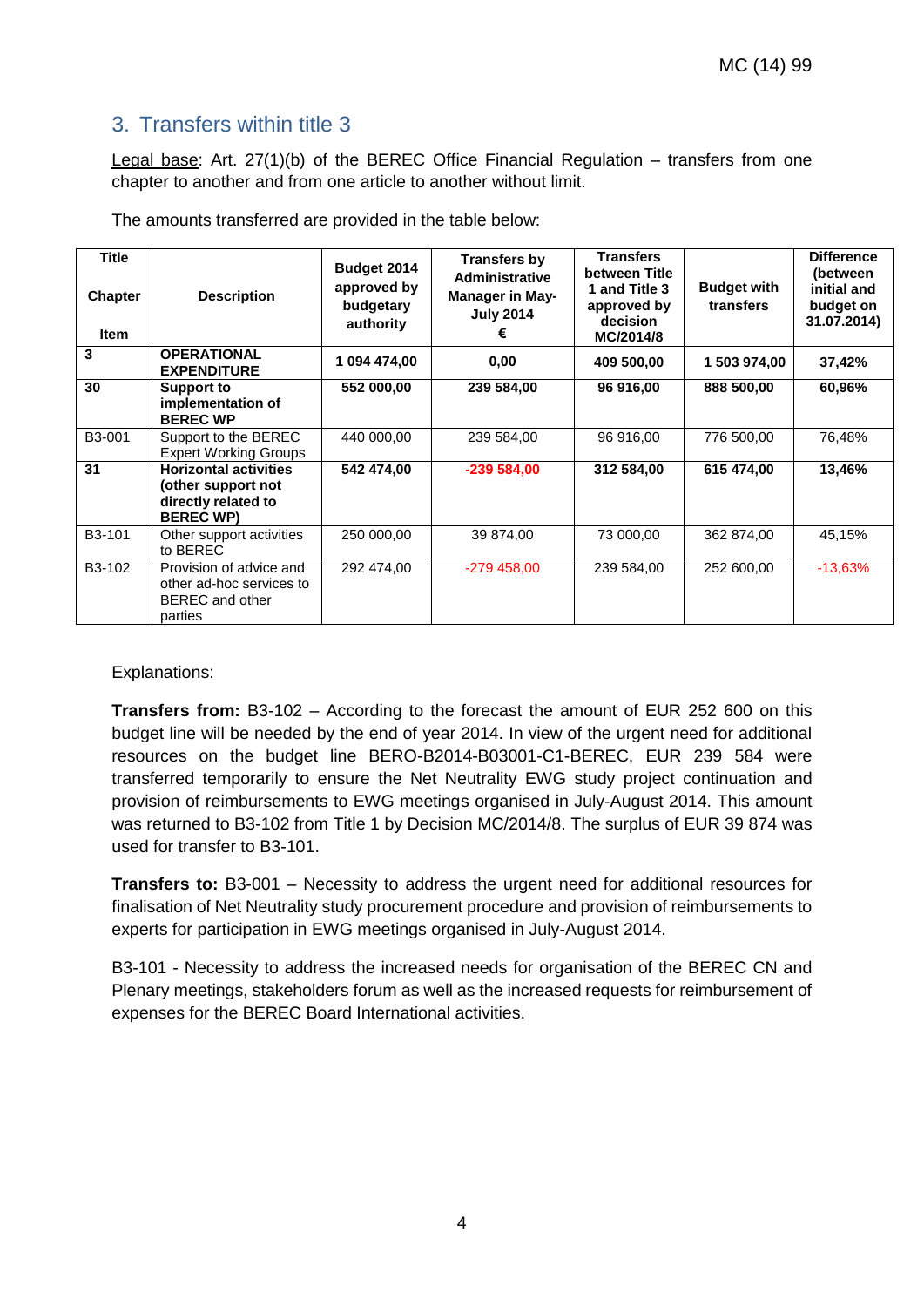# **Annex: Overview of Transfers in BEREC Office Budget 2014 in May-July 2014**

## **Expenditure**

| <b>Budget</b><br>Line | <b>Budget Line description</b>                                               | Budget 2014<br>approved by<br>Budg.<br><b>Authority</b> | <b>Agency</b><br>transfers<br>May - June<br>2014 | <b>Transfer from</b><br><b>Title1 to Title 3</b><br>(MC/2014/8) | <b>Agency</b><br>transfers July<br>2014 | <b>Budget with</b><br>transfers |
|-----------------------|------------------------------------------------------------------------------|---------------------------------------------------------|--------------------------------------------------|-----------------------------------------------------------------|-----------------------------------------|---------------------------------|
|                       | <b>Budget Total</b>                                                          | 4,162,874                                               |                                                  | $\bf{0}$                                                        | $\mathbf{0}$                            | 4,162,874                       |
| 1                     | <b>STAFF</b>                                                                 | 2,560,600                                               | 0                                                | -409,500                                                        | 0                                       | 2,151,100                       |
| 11                    | <b>STAFF IN ACTIVE EMPLOYMENT</b>                                            | 1,978,600                                               | $-42,440$                                        | $-384,500$                                                      | $\bf{0}$                                | 1,551,660                       |
| $110$                 | <b>Staff in active employment</b>                                            | 1,438,800                                               | 0                                                | $-361,800$                                                      | $\bf{0}$                                | 1,077,000                       |
| A-1100                | <b>Basic salaries</b>                                                        | 1,168,800                                               |                                                  | $-361,800$                                                      | 0                                       | 807,000                         |
| A-1101                | Family allowances                                                            | 120,000                                                 |                                                  | 0                                                               | 0                                       | 120,000                         |
| A-1102                | Expatriation and foreign-residence allowances                                | 150,000                                                 |                                                  | 0                                                               | 0                                       | 150,000                         |
| $111$                 | <b>Contract staff and other staff</b>                                        | 445,800                                                 | $-42,440$                                        | $-22,700$                                                       | $\bf{0}$                                | 380,660                         |
| A-1110                | Contract staff                                                               | 100,000                                                 |                                                  | $\mathbf 0$                                                     | $\Omega$                                | 100,000                         |
| A-1111                | Seconded national experts                                                    | 345,800                                                 | $-42,440$                                        | $-22,700$                                                       |                                         | 280,660                         |
| $112$                 | <b>Employer's social security contributions</b>                              | 51,000                                                  | 0                                                | 0                                                               | $\bf{0}$                                | 51,000                          |
| A-1120                | Insurance against sickness                                                   | 33,000                                                  |                                                  | 0                                                               | 0                                       | 33,000                          |
| A-1121                | Insurance against accidents and occupational diseases                        | 6,000                                                   |                                                  | 0                                                               | 0                                       | 6,000                           |
| A-1122                | Insurance against unemployment                                               | 12,000                                                  |                                                  | 0                                                               | 0                                       | 12,000                          |
| $113$                 | <b>Miscellaneous allowances and grants</b>                                   | 43,000                                                  | $\bf{0}$                                         | 0                                                               | $\bf{0}$                                | 43,000                          |
| A-1130                | Childbirth and death allowances and grants                                   | 1,000                                                   |                                                  | 0                                                               | 0                                       | 1,000                           |
| A-1131                | Travel expenses for annual leave                                             | 42,000                                                  |                                                  | 0                                                               | $\Omega$                                | 42,000                          |
| A-1139                | Other allowances                                                             |                                                         |                                                  |                                                                 |                                         | $\Omega$                        |
| $119$                 | <b>Salary weightings</b>                                                     | $\bf{0}$                                                | $\bf{0}$                                         | $\bf{0}$                                                        | $\bf{0}$                                |                                 |
| 1190                  | Salary weightings                                                            | 0                                                       |                                                  | 0                                                               | 0                                       | $\bf{0}$                        |
| 1191                  | Adjustments to remunerations                                                 | 0                                                       |                                                  | $\Omega$                                                        | 0                                       | $\bf{0}$                        |
| $12$                  | <b>MISCELLANEOUS EXPENDITURE ON STAFF</b><br><b>RECRUITMENT AND TRANSFER</b> | 142,000                                                 | 0                                                | 0                                                               | $\bf{0}$                                | 142,000                         |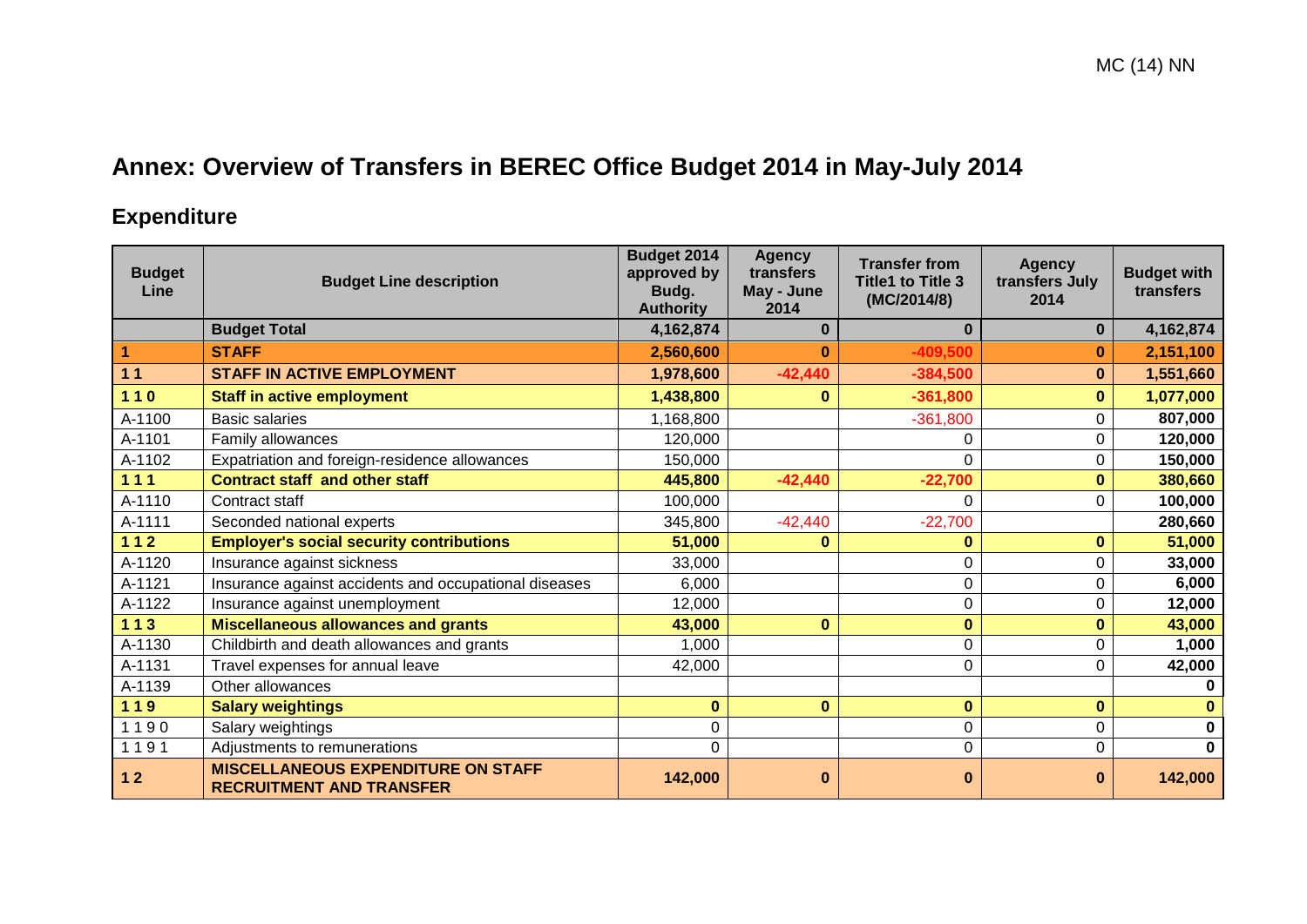| <b>Budget</b><br>Line | <b>Budget Line description</b>                                                | Budget 2014<br>approved by<br>Budg.<br><b>Authority</b> | <b>Agency</b><br>transfers<br>May - June<br>2014 | <b>Transfer from</b><br><b>Title1 to Title 3</b><br>(MC/2014/8) | <b>Agency</b><br>transfers July<br>2014 | <b>Budget with</b><br>transfers |
|-----------------------|-------------------------------------------------------------------------------|---------------------------------------------------------|--------------------------------------------------|-----------------------------------------------------------------|-----------------------------------------|---------------------------------|
| $120$                 | <b>Recruitment expenses</b>                                                   | 62,000                                                  | $\bf{0}$                                         | $\mathbf{0}$                                                    | $\bf{0}$                                | 62,000                          |
| A-1200                | Travel expenses                                                               | 56,000                                                  |                                                  | 0                                                               | 0                                       | 56,000                          |
| A-1201                | Miscellaneous expenditure on staff recruitment                                | 6,000                                                   |                                                  | 0                                                               | 0                                       | 6,000                           |
| $121$                 | <b>Expenses on entering/leaving</b>                                           | 80,000                                                  | $\mathbf 0$                                      | $\bf{0}$                                                        | $\mathbf{0}$                            | 80,000                          |
| A-1210                | Travel expenses on entering/leaving                                           | 5,000                                                   |                                                  | 0                                                               | 0                                       | 5,000                           |
| A-1211                | Installation                                                                  | 25,000                                                  |                                                  | 0                                                               | 0                                       | 25,000                          |
| A-1212                | Removal expenses                                                              | 25,000                                                  |                                                  | 0                                                               | $\mathbf 0$                             | 25,000                          |
| A-1213                | Daily subsistence allowances                                                  | 25,000                                                  |                                                  | 0                                                               | $\overline{0}$                          | 25,000                          |
| 13                    | <b>MISSIONS AND DUTY TRAVEL</b>                                               | 220,000                                                 | $\mathbf{0}$                                     | $\bf{0}$                                                        | $-16,000$                               | 204,000                         |
| A-1300                | Mission expenses                                                              | 220,000                                                 |                                                  | $\Omega$                                                        | $-16,000$                               | 204,000                         |
| $14$                  | <b>SOCIOMEDICAL SERVICES</b>                                                  | 30,000                                                  | $\mathbf 0$                                      | $-25,000$                                                       | $\bf{0}$                                | 5,000                           |
| $140$                 | <b>Medical service</b>                                                        | 30,000                                                  | $\mathbf 0$                                      | $-25,000$                                                       | $\bf{0}$                                | 5,000                           |
| A-1400                | Medical services                                                              | 30,000                                                  |                                                  | $-25,000$                                                       |                                         | 5,000                           |
| 15                    | <b>TRAININGS</b>                                                              | 70,000                                                  | $\bf{0}$                                         | $\bf{0}$                                                        | $\bf{0}$                                | 70,000                          |
| 150                   | <b>Training</b>                                                               | 70,000                                                  | $\bf{0}$                                         | $\bf{0}$                                                        | $\bf{0}$                                | 70,000                          |
| A-1500                | Training and language courses                                                 | 70,000                                                  |                                                  | $\overline{0}$                                                  | $\overline{0}$                          | 70,000                          |
| 16                    | <b>EXTERNAL SERVICES</b>                                                      | 100,000                                                 | 42,440                                           | $\bf{0}$                                                        | 16,000                                  | 158,440                         |
| A-1600                | External services and temporary assistance                                    | 100,000                                                 | 42,440                                           | 0                                                               | 16,000                                  | 158,440                         |
| $17$                  | <b>REPRESENTATION AND MISCELLANEOUS STAFF</b><br><b>COSTS</b>                 | 20,000                                                  | $\bf{0}$                                         | $\bf{0}$                                                        | $\bf{0}$                                | 20,000                          |
| A-1700                | Representation and miscellaneous staff costs                                  | 20,000                                                  |                                                  | 0                                                               | 0                                       | 20,000                          |
| $\mathbf{2}$          | <b>BUILDINGS, EQUIPMENT AND MISCELLANEOUS</b><br><b>OPERATING EXPENDITURE</b> | 507,800                                                 | $\bf{0}$                                         | $\bf{0}$                                                        | $\bf{0}$                                | 507,800                         |
| 20                    | <b>RENTAL OF BUILDINGS AND ASSOCIATED COSTS</b>                               | 77,000                                                  | $\bf{0}$                                         | $\bf{0}$                                                        | $\bf{0}$                                | 77,000                          |
| 200                   | <b>Buildings and associated costs</b>                                         | 77,000                                                  | $\mathbf{0}$                                     | $\bf{0}$                                                        | $\bf{0}$                                | 77,000                          |
| A-2000                | Rent                                                                          | 30,000                                                  |                                                  | 0                                                               | $\mathsf 0$                             | 30,000                          |
| A-2001                | Insurance                                                                     | 1,000                                                   |                                                  | 0                                                               | 0                                       | 1,000                           |
| A-2002                | Water                                                                         | 18,000                                                  |                                                  | $\overline{0}$                                                  | 0                                       | 18,000                          |
| A-2003                | Cleaning                                                                      | $\mathbf 0$                                             |                                                  | 0                                                               | 0                                       | $\Omega$                        |
| A-2004                | Fitting-out and maintenance of premises                                       | 10,000                                                  |                                                  | 0                                                               | 0                                       | 10,000                          |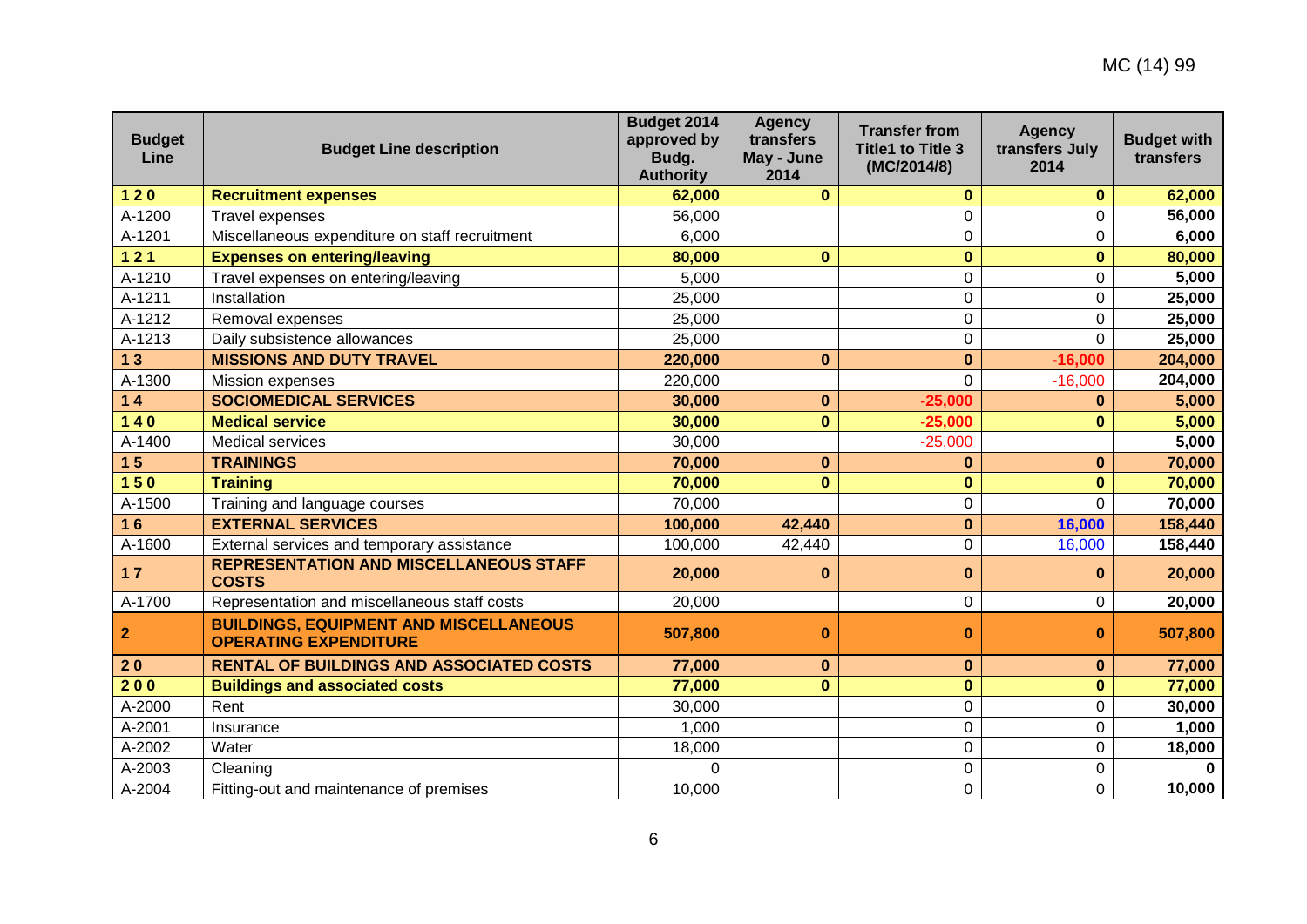| <b>Budget</b><br>Line | <b>Budget Line description</b>                                    | <b>Budget 2014</b><br>approved by<br>Budg.<br><b>Authority</b> | <b>Agency</b><br>transfers<br>May - June<br>2014 | <b>Transfer from</b><br><b>Title1 to Title 3</b><br>(MC/2014/8) | <b>Agency</b><br>transfers July<br>2014 | <b>Budget with</b><br>transfers |
|-----------------------|-------------------------------------------------------------------|----------------------------------------------------------------|--------------------------------------------------|-----------------------------------------------------------------|-----------------------------------------|---------------------------------|
| A-2005                | Security and surveillance of buildings                            | 18,000                                                         |                                                  | 0                                                               | 0                                       | 18,000                          |
| A-2009                | Other expenditure relating to buildings and premises              | 0                                                              |                                                  | 0                                                               | $\Omega$                                |                                 |
| 21                    | <b>INFORMATION TECHNOLOGY PURCHASES</b>                           | 280,000                                                        | $-13,300$                                        | $\bf{0}$                                                        | $-15,000$                               | 251,700                         |
| 210                   | <b>Information technology purchases</b>                           | 280,000                                                        | $-13,300$                                        | $\bf{0}$                                                        | $-15,000$                               | 251,700                         |
| A-2100                | Computer equipment                                                | 125,000                                                        | $-13,300$                                        | 0                                                               | $-15,000$                               | 96,700                          |
| A-2101                | Software                                                          | 80,000                                                         |                                                  | 0                                                               | $\Omega$                                | 80,000                          |
| A-2102                | Other external data processing services                           | 75,000                                                         |                                                  | 0                                                               | 0                                       | 75,000                          |
| $22$                  | <b>MOVABLE PROPERTY AND ASSOCIATED COSTS</b>                      | 23,000                                                         | $\bf{0}$                                         | $\bf{0}$                                                        | $\bf{0}$                                | 23,000                          |
| 220                   | <b>Technical installations and electronic office</b><br>equipment | 5,000                                                          | $\bf{0}$                                         | $\mathbf 0$                                                     | 0                                       | 5,000                           |
| A-2200                | Technical installations and electronic office equipment           | 5,000                                                          |                                                  | 0                                                               | $\mathbf 0$                             | 5,000                           |
| 221                   | <b>Furniture</b>                                                  | 10,000                                                         | $\bf{0}$                                         | $\bf{0}$                                                        | $\mathbf{0}$                            | 10,000                          |
| A-2210                | Furniture                                                         | 10,000                                                         |                                                  | $\overline{0}$                                                  | 0                                       | 10,000                          |
| 229                   | Other movable property and associated costs                       | 8,000                                                          |                                                  | $\bf{0}$                                                        | $\mathbf 0$                             | 8,000                           |
| A-2290                | Books and publications                                            | 3,000                                                          |                                                  | $\mathbf 0$                                                     | 0                                       | 3,000                           |
| A-2291                | Cars, transport vehicles, and maintenance and repairs             |                                                                |                                                  |                                                                 |                                         | $\Omega$                        |
| A-2299                | Other movable property, and maintenance and repairs               | 5,000                                                          |                                                  | 0                                                               | $\pmb{0}$                               | 5,000                           |
| 23                    | <b>CURRENT ADMINISTRATIVE EXPENDITURE</b>                         | 40,300                                                         | 28,300                                           | $\bf{0}$                                                        | $\bf{0}$                                | 68,600                          |
| 230                   | <b>Stationery and office supplies</b>                             | 15,000                                                         | $\Omega$                                         | $\bf{0}$                                                        | $\bf{0}$                                | 15,000                          |
| A-2300                | Stationery and office supplies                                    | 15,000                                                         |                                                  | 0                                                               | 0                                       | 15,000                          |
| 232                   | <b>Financial charges</b>                                          | 300                                                            | 200                                              | $\bf{0}$                                                        | 15,000                                  | 15,500                          |
| A-2320                | Bank charges                                                      | 300                                                            | 200                                              | $\mathbf 0$                                                     | 0                                       | 500                             |
| A-2321                | Exchange rate losses                                              | 0                                                              |                                                  | 0                                                               | $\Omega$                                |                                 |
| A-2329                | Other financial charges                                           | $\mathbf 0$                                                    |                                                  | 0                                                               | 15,000                                  | 15,000                          |
| 233                   | <b>Legal expenses</b>                                             | 25,000                                                         | $\bf{0}$                                         | $\mathbf{0}$                                                    | $\bf{0}$                                | 25,000                          |
| A-2330                | Legal expenses                                                    | 20,000                                                         |                                                  | 0                                                               | $\mathbf 0$                             | 20,000                          |
| A-2331                | Damages                                                           | 5,000                                                          |                                                  | 0                                                               | 0                                       | 5,000                           |
| 235                   | <b>Other operating expenses</b>                                   | $\bf{0}$                                                       | 13,100                                           | 0                                                               | $\bf{0}$                                | 13,100                          |
| 2350                  | Miscellaneous insurances                                          | 0                                                              |                                                  | $\overline{0}$                                                  | 0                                       |                                 |
| 2359                  | Other operating expenses                                          | 0                                                              | 13,100                                           | 0                                                               | 0                                       | 13,100                          |